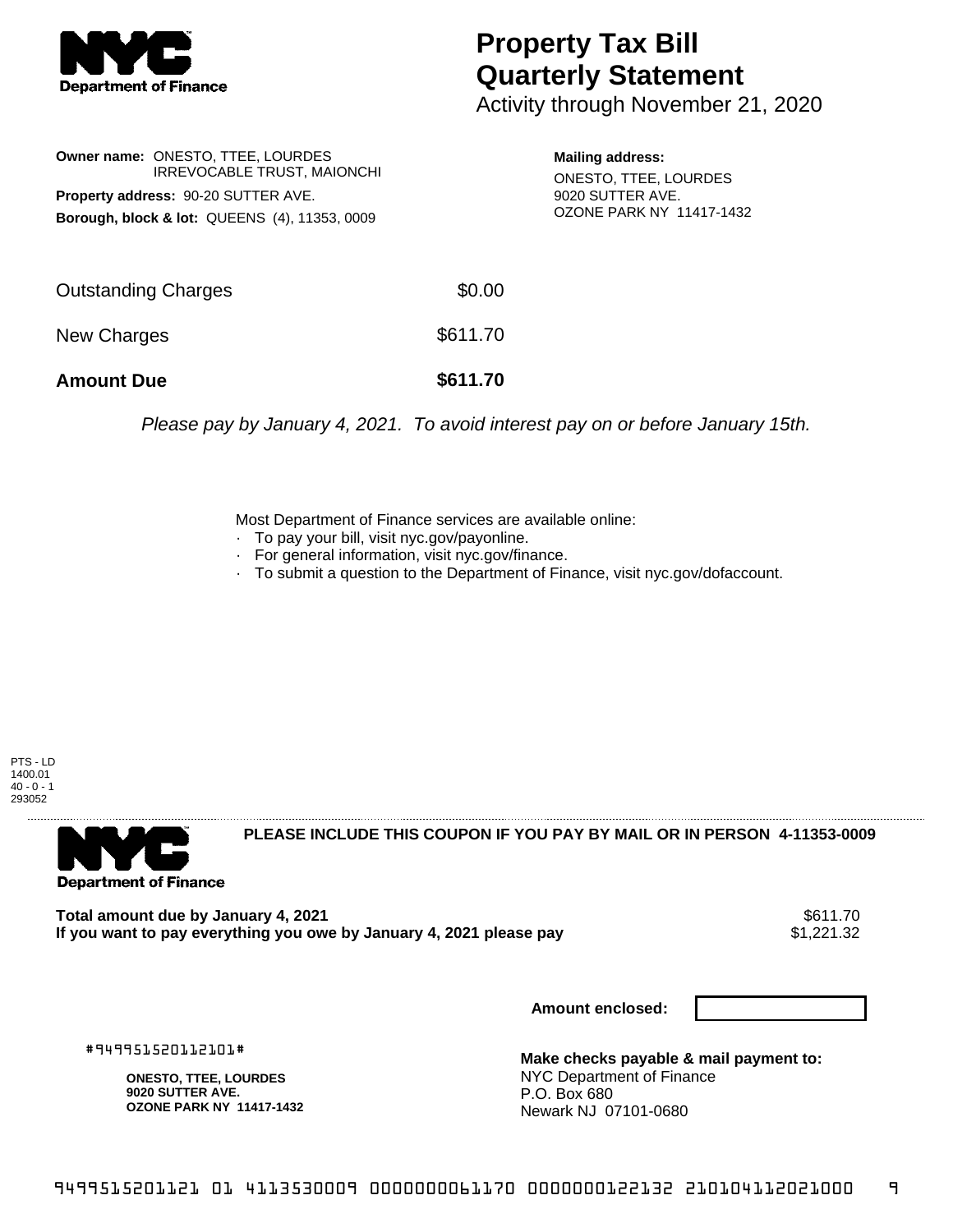

| <b>Billing Summary</b>                                                                                         | <b>Activity Date Due Date</b> | <b>Amount</b> |
|----------------------------------------------------------------------------------------------------------------|-------------------------------|---------------|
| Outstanding charges including interest and payments                                                            | \$0.00                        |               |
| <b>Finance-Property Tax</b>                                                                                    | 01/01/2021                    | \$620.76      |
| <b>Adopted Tax Rate</b>                                                                                        |                               | $$ -9.06$     |
| <b>Total amount due</b>                                                                                        |                               | \$611.70      |
| <b>Tax Year Charges Remaining</b>                                                                              | <b>Activity Date Due Date</b> | Amount        |
| Finance-Property Tax                                                                                           | 04/01/2021                    | \$620.76      |
| <b>Adopted Tax Rate</b>                                                                                        |                               | $$-9.06$      |
| Total tax year charges remaining                                                                               | \$611.70                      |               |
| If you want to pay everything you owe by January 4, 2021 please pay                                            | \$1,221.32                    |               |
| If you pay everything you owe by January 4, 2021, you would save:                                              | \$2.08                        |               |
| How We Calculated Your Property Tax For July 1, 2020 Through June 30, 2021                                     |                               |               |
|                                                                                                                | Overall                       |               |
| Tax class 1 - Small Home, Less Than 4 Families                                                                 | <b>Tax Rate</b>               |               |
| Original tax rate billed                                                                                       | 21.1670%                      |               |
| New Tax rate                                                                                                   | 21.0450%                      |               |
| <b>Estimated Market Value \$744,000</b>                                                                        |                               |               |
|                                                                                                                |                               | <b>Taxes</b>  |
| <b>Billable Assessed Value</b>                                                                                 | \$29,688                      |               |
| Senior Citizen Homeowner                                                                                       | $-14,844.00$                  |               |
| <b>Taxable Value</b>                                                                                           |                               |               |
| <b>Tax Before Abatements and STAR</b>                                                                          | \$3,123.92                    | \$3,123.92    |
| Enhanced Star - School Tax Relief                                                                              | $$-3,280.00$                  | $$-659.00**$  |
| Annual property tax                                                                                            |                               | \$2,464.92    |
| Original property tax billed in June 2020                                                                      | \$2,483.04                    |               |
| Change In Property Tax Bill Based On New Tax Rate                                                              | $$-18.12$                     |               |
| ** This is your NYS STAR tax savings. For more information, please visit us at nyc.gov/finance or contact 311. |                               |               |

Please call 311 to speak to a representative to make a property tax payment by telephone.

## **Home banking payment instructions:**

- 1. **Log** into your bank or online bill pay website.
- 2. **Add** the new payee: NYC DOF Property Tax. Enter your account number, which is your boro, block and lot, as it appears here: 4-11353-0009 . You may also need to enter the address for the Department of Finance. The address is P.O. Box 680, Newark NJ 07101-0680.
- 3. **Schedule** your online payment using your checking or savings account.

## **Did Your Mailing Address Change?**

If so, please visit us at **nyc.gov/changemailingaddress** or call **311.**

When you provide a check as payment, you authorize us either to use information from your check to make a one-time electronic fund transfer from your account or to process the payment as a check transaction.